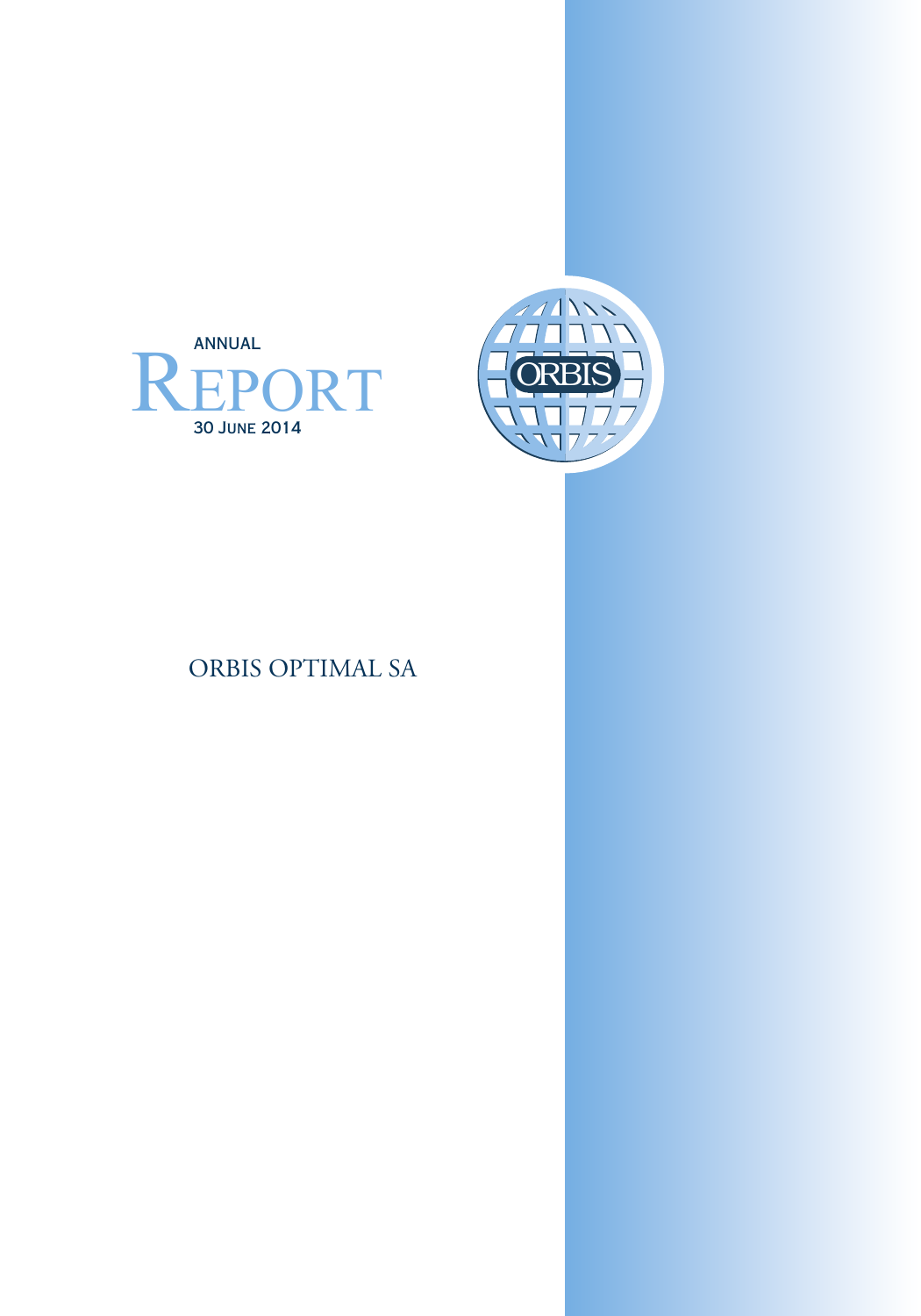

#### Track Record: Value of US\$10 invested at inception (dividends reinvested)

| <b>Total Rate of Return</b>                                     | <b>From Inception</b> | Latest                  |         |        |                                    |
|-----------------------------------------------------------------|-----------------------|-------------------------|---------|--------|------------------------------------|
| in Class Currency, net of fees:                                 | on 1 Jan 2005         | 5 Years<br>% Annualised | 3 Years | 1 Year | <b>Quarter</b><br>% Not Annualised |
| <b>USS Class</b>                                                | 4.2                   | 2.0                     | 3.9     | 2.9    | 0.6                                |
| <b>US\$ Bank Deposits</b>                                       | 1.9                   | 0.2                     | 0.2     | 0.2    | 0.0                                |
| Average Global Equity Fund (in US\$)                            | 4.4                   | 10.3                    | 7.2     | 20.5   | 3.7                                |
| Average US\$ Bond Fund                                          | 3.6                   | 4.2                     | 3.1     | 4.3    | 1.8                                |
| <b>Euro Class</b>                                               | 3.8                   | 2.0                     | 3.9     | 2.1    | 0.7                                |
| <b>Euro Bank Deposits</b>                                       | 1.8                   | 0.5                     | 0.4     | 0.2    | 0.1                                |
| Average Global Equity Fund (in euro)                            | 4.3                   | 10.9                    | 9.2     | 14.5   | 4.3                                |
| Average Euro Bond Fund                                          | 2.9                   | 4.5                     | 4.9     | 5.9    | 2.1                                |
| Past performance is not a reliable indicator of future results. |                       |                         |         |        |                                    |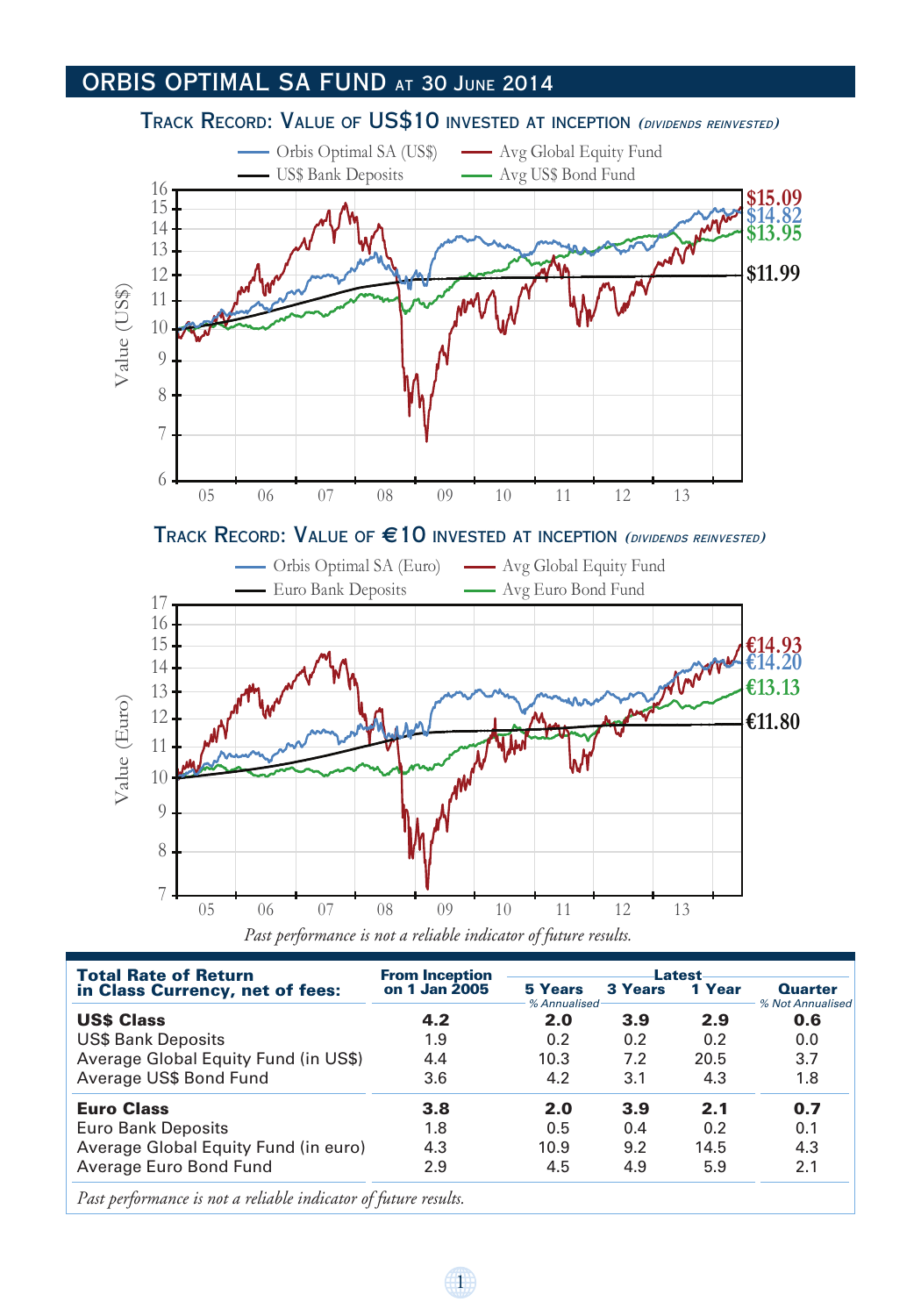Optimal is designed for those clients who seek exposure to our stockpicking capabilities, while also seeking to substantially reduce the stockmarket exposure inherent in these investments. The Fund primarily does this by investing in our favourite stocks from around the world and then selling a basket of stock index futures to offset stockmarket risk. The net result is that Optimal's performance is predominantly driven by the *relative* returns of our stock selection decisions rather than the direction of the stockmarket, plus a cash-like return equivalent to the short-term interest rate earned on the stockmarket futures sold.

It is important to recognise that while a hedged strategy such as Optimal comes with less stockmarket risk than equities alone, it also sacrifices the returns that can come from market movements. In financial parlance, this is known as the "equity risk premium", or ERP, and may be thought of as the additional rate of return that investors require as compensation for the risk of holding equities rather than a "risk-free" asset such as cash. Optimal's hedging essentially forgoes the ERP by replacing the expected return of stockmarkets with a cash-like return.

Why would this ever be desirable? After all, it stands to reason that owning equities should reward investors over the long term. Companies should be willing to pay handsomely for access to low-risk, long-term capital that enables them to fund higher-risk, higher-return projects. In turn, investors should require ample compensation for holding an asset with a volatile return profile that is capable of producing losses at the most inconvenient times. This is borne out historically, and research has found that across 19 major markets since 1900 stocks have delivered on average about four percentage points per annum more than cash-like instruments.

While it can be tempting to look at the realised ERP over extremely long periods and come to the conclusion that taking risk is an infallible route to excess return, a dash of common sense and a look at the data make it clear that this cannot be the case. One way to think about risk is that *more things can happen than will happen*. In other words, if you take risk then you have to accept the non-trivial chance that your return ends up substantially below where it would have been had you bought a lower risk asset.

## **Distribution of historical ERP over different compounding time periods**

Frequency of realised equity risk premiums (ERP) over one-year, five-year, and ten-year compounding periods



The preceding chart shows the wide range of outcomes realised by equities versus bills over different time horizons. Over shorter periods such as one year, the range of outcomes is wide but fairly evenly distributed. Over longer holding periods it becomes far more likely that investors will have been compensated for taking equity risk, but—crucially—it is by no means guaranteed. In fact, the range of negative outcomes also gets wider over time because bad luck can compound in the same way that good luck can. For example, over a ten-year period, investors were approximately five times more likely to see equities lag cash by more than 40% than they were over a one-year period.

Of course, the right asset allocation decision will be unique to each individual client. For those with very long investment horizons, a high tolerance for short-term volatility and a willingness to accept a small but tangible risk that in the long term equities could fall substantially short of expectations, the decision might be easy.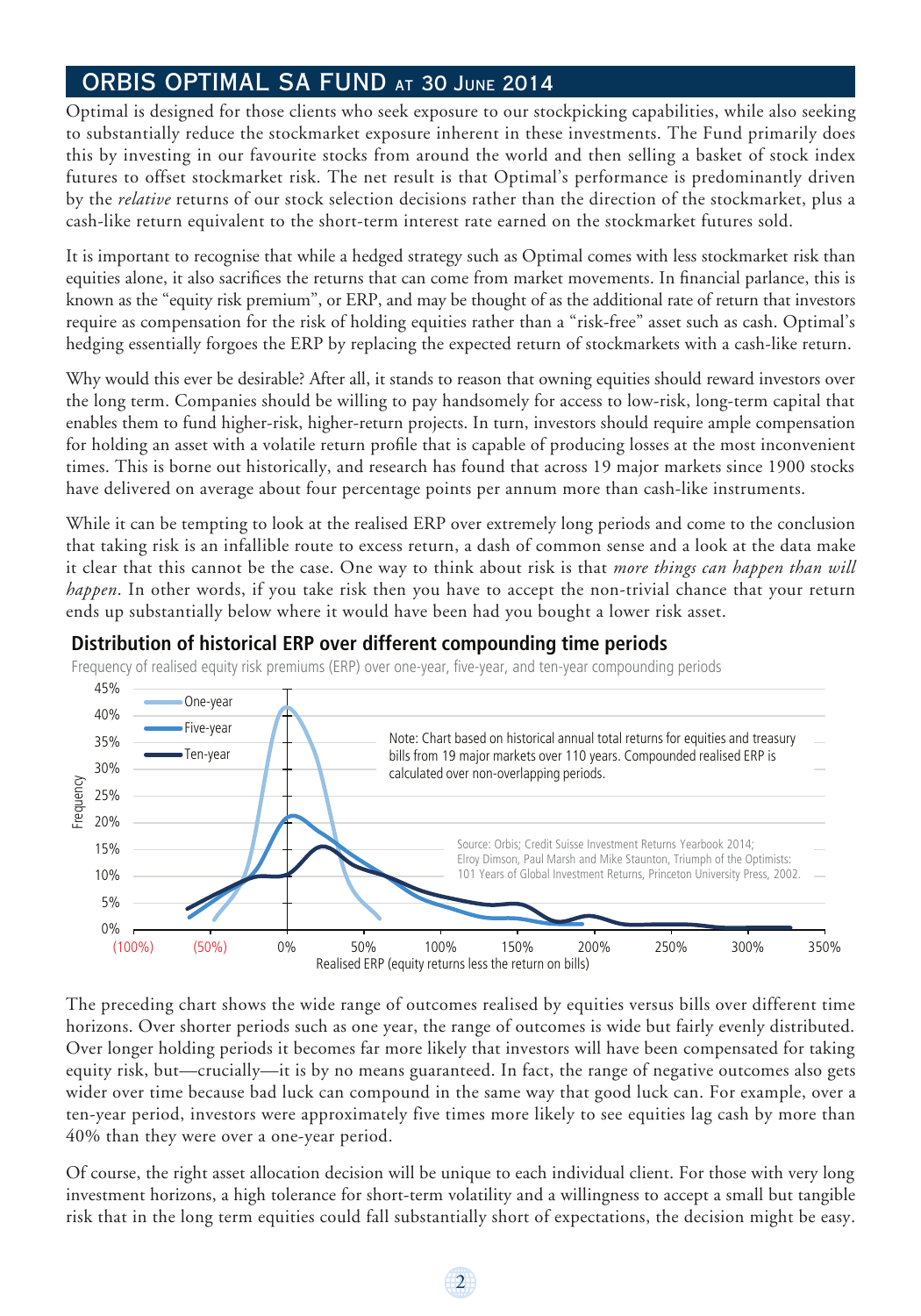They may be comfortable allocating capital almost exclusively to equities and holding very little cash. For the rest of us, it may make sense to hold more cash as a buffer to dampen the impact of outcomes in the negative tail of the risk distribution. In this sense, cash can be considered a form of "portfolio insurance". There is a cost in the form of lower potential returns, but if bad luck strikes, cash can play a valuable role in ensuring that wealth doesn't fall short of minimum levels required to meet short- and longer-term spending needs.

In addition, historical evidence suggests that the ERP itself varies over time. This means that the cost of protecting a portfolio against negative outcomes also varies. For example, the 1940s and 1950s were an extremely costly time to hold cash in the US because interest rates on cash were low and stockmarket valuations were depressed in the aftermath of the Second World War. In contrast, portfolio insurance was far cheaper during the late 1960s as cash rates approached 8% p.a. and the 1960s bull market had driven the ERP to historically low levels. Being aware of the cost of portfolio insurance should be an important factor in the asset allocation decision.

Where do we stand today? The current environment sends mixed signals. On the one hand our estimate of the prospective ERP is moderately high versus history, which is primarily a result of cash rates being close to zero in many developed markets. This suggests that taking out portfolio insurance is not cheap. On the other hand, the picture is more complex when one considers risk not only in a *relative* sense (i.e. the attractiveness of equities versus cash) but also in an *absolute* sense, as the rate of return that investors are demanding from equities in *absolute* terms is relatively low versus history.

One reason for this could be a rise in moral hazard—the belief that investors can reap the rewards from risktaking without suffering the consequences of negative tail events. This is a major side-effect of government and central bank actions to avoid deflationary outcomes and smooth economic volatility, and in this type of environment we believe it is likely that risk becomes under-priced. Investors develop a tacit assumption that the government will always step in to avert any disaster, and therefore become comfortable buying assets with a higher range of possible outcomes at prices that do not appropriately discount these risks.

Furthermore, the low returns on cash are not keeping pace with inflation, so an allocation to cash leads to a loss of purchasing power. This has the inevitable effect of pushing investors into riskier investments in search of the *potential* for positive real returns, which in turn drives valuations higher. Higher valuations mean that investors are getting even less compensation (in an absolute sense) for the levels of risk they are taking. Wall Street wisdom teaches that, "more money has been lost reaching for yield than at the point of a gun", and against the current backdrop this is becoming increasingly relevant.

Like cash, Optimal offers low sensitivity to re-pricing of risk, but unlike cash it also offers the *potential* for positive real returns. Of course, this potential comes with extra risk in that there is a chance that we destroy value through our stock selection decisions. One could argue that this risk is highly idiosyncratic and in some sense diversifying, as relative returns of our stock selections have been uncorrelated with most major asset classes in the past, but the potential for underperformance still exists. In any event, we will continue to rigorously apply our core skill of bottom-up stockpicking, which we hope will give clients of Optimal a fighting chance to preserve, and perhaps increase, purchasing power without being forced with the herd into taking on risk at increasingly unfavourable prices.

Commentary contributed by Graeme Forster, Orbis Investment Management Limited, Bermuda

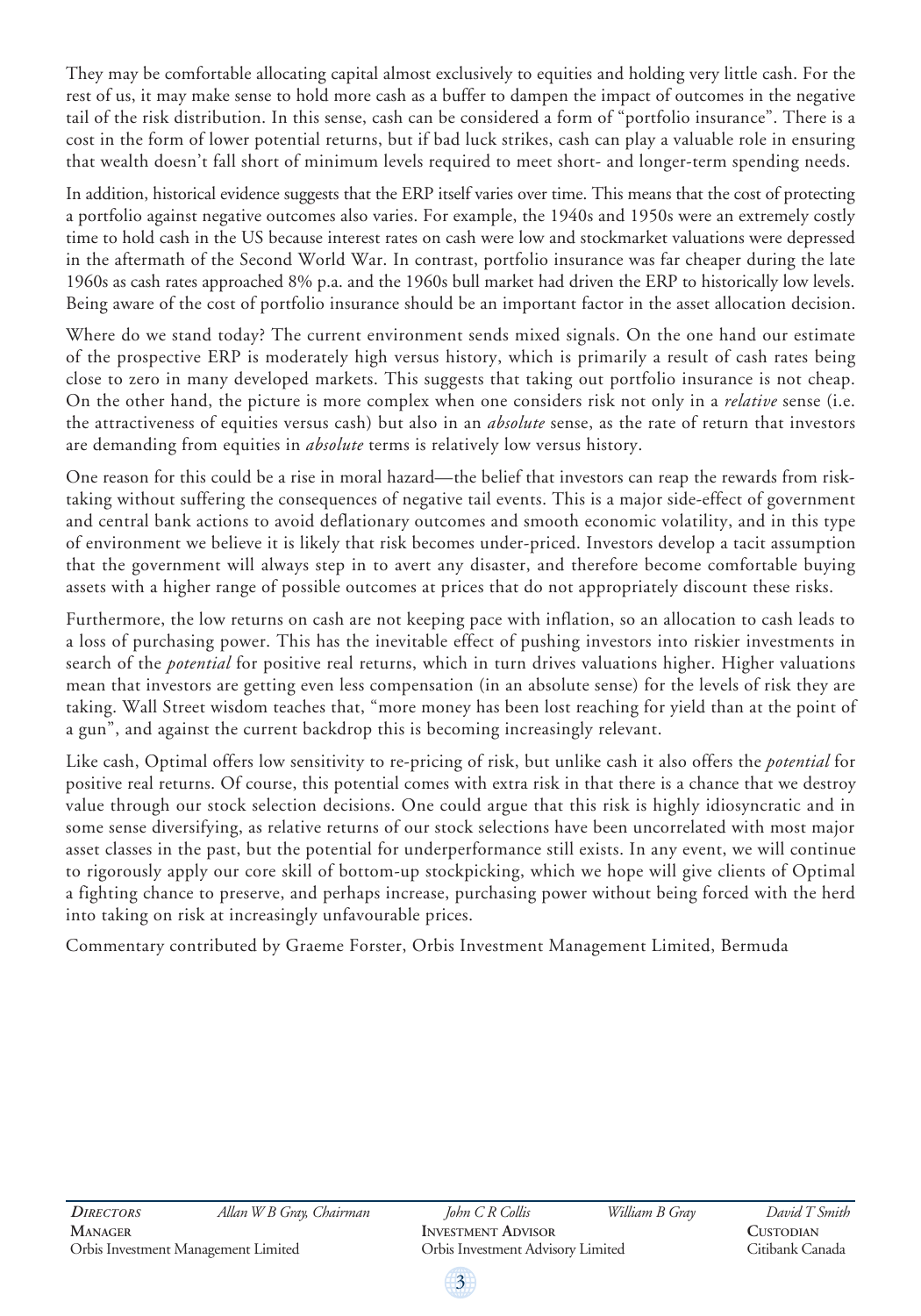## Analysis of Stockmarket Exposure

| <b>Region</b> | <b>Equity</b><br><b>Exposure</b> | <b>Portfolio</b><br><b>Hedging</b> | <b>Accounting</b><br><b>Exposure</b> | <b>Beta Adjusted</b><br><b>Exposure</b> * |
|---------------|----------------------------------|------------------------------------|--------------------------------------|-------------------------------------------|
|               | $\%$                             | $\%$                               | $\%$                                 | $\%$                                      |
| North America | 30                               | (29)                               | $\overline{\phantom{a}}$             | $\overline{\phantom{0}}$                  |
| Asia ex-Japan | 21                               | (18)                               | 3                                    | $\overline{\phantom{0}}$                  |
| Europe        | 18                               | (17)                               | 2                                    |                                           |
| Japan         | 18                               | (18)                               |                                      | $\overline{\phantom{0}}$                  |
| Other         | 2                                | (2)                                | $\overline{\phantom{0}}$             | $\overline{\phantom{0}}$                  |
| <b>Total</b>  | 89                               | (84)                               | 6                                    |                                           |

*May not sum due to rounding.*

\* *Equity Exposure, multiplied by a Beta determined using Blume's technique, minus Portfolio Hedging.*

## Currency Deployment

|                                 | <b>US\$ Class</b>        | <b>Euro Class</b>        |
|---------------------------------|--------------------------|--------------------------|
|                                 | %                        | $\%$                     |
| US dollar                       | 74                       | $\overline{\phantom{a}}$ |
| Euro                            | $\overline{\phantom{a}}$ | 76                       |
| Korean won                      | 9                        | 9                        |
| <b>Greater China currencies</b> | 6                        | 5                        |
| Other                           | 11                       | 9                        |
| <b>Total</b>                    | 100                      | 100                      |

*May not sum due to rounding.*

See accompanying notes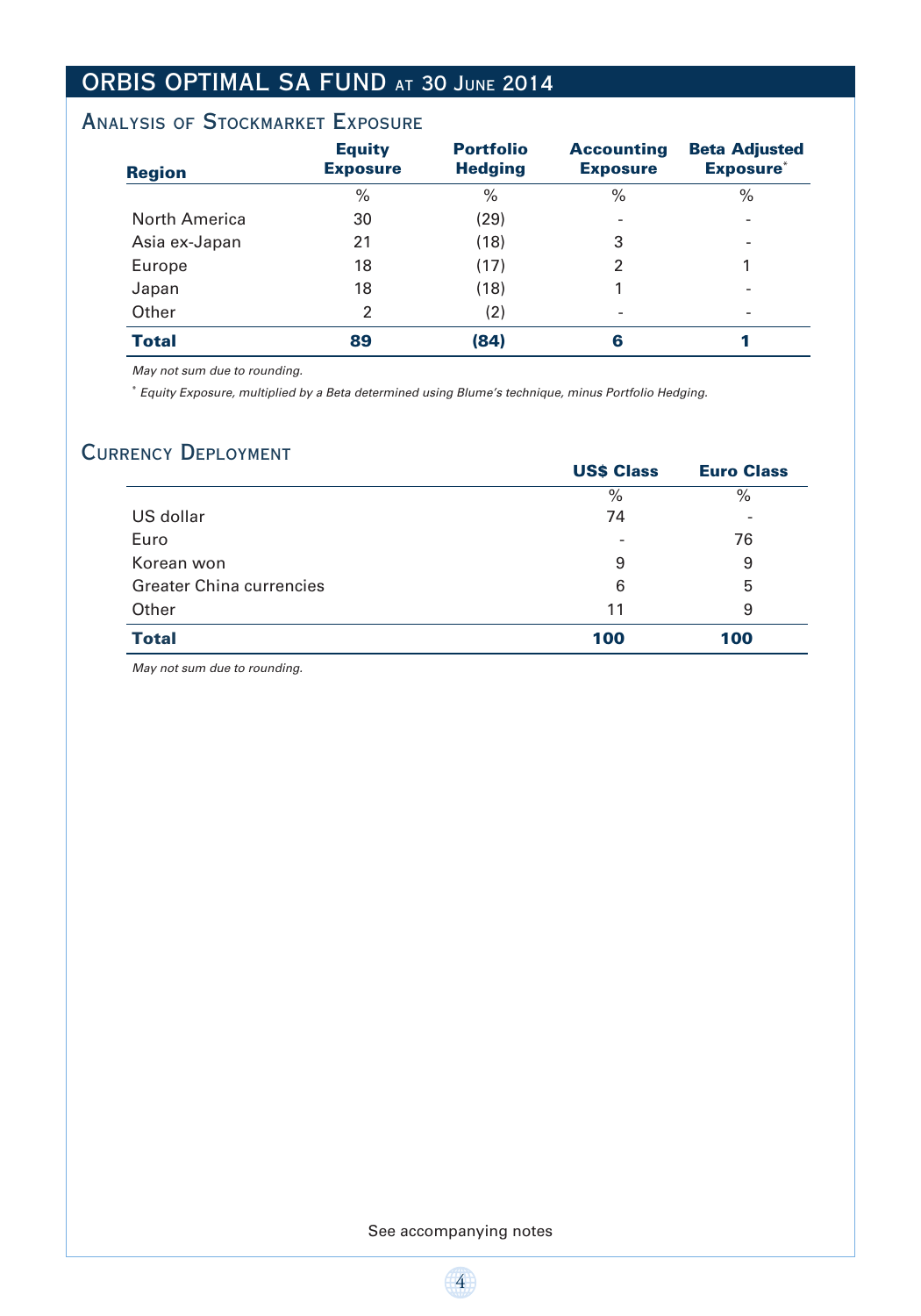## **STATEMENT OF NET ASSETS**

| <b>Number</b><br><b>Held</b> | <b>Security</b>                             | <b>Fair Value</b><br><b>US\$ 000's</b> | $%$ of<br><b>Fund</b> |
|------------------------------|---------------------------------------------|----------------------------------------|-----------------------|
|                              | Portfolio (details opposite)                | 2,306,669                              | 90                    |
|                              | <b>Portfolio Hedging:</b>                   |                                        |                       |
|                              | <b>Stock Index Futures Sold:</b>            |                                        |                       |
| (4, 457)                     | US: E-mini Russell 2000 9/2014              | (530, 517)                             | (29)                  |
| (2, 362)                     | E-mini S&P 500 9/2014                       | (230,590)                              |                       |
| (3,659)                      | Japan: TOPIX 9/2014                         | (455,908)                              | (18)                  |
| (1,731)                      | Korea: KOSPI 200 9/2014                     | (222, 875)                             | (9)                   |
| (1,741)                      | UK: FTSE 100 9/2014                         | (199, 922)                             | (8)                   |
| (2, 168)                     | China: H shares 7/2014                      | (143, 247)                             | (6)                   |
| (253)                        | Germany: DAX 9/2014                         | (85, 404)                              | (3)                   |
| (2, 239)                     | Sweden: OMXS30 7/2014                       | (46, 218)                              | (2)                   |
| (238)                        | Australia: SPI 200 9/2014                   | (30,040)                               | (1)                   |
| (310)                        | Switzerland: SMI 9/2014                     | (29, 878)                              | (1)                   |
| (476)                        | Singapore: MSCI Singapore 7/2014            | (28, 287)                              | (1)                   |
| (176)                        | Hong Kong: Hang Seng 7/2014                 | (26, 233)                              | (1)                   |
| (572)                        | Europe: Dow Jones Euro STOXX 50 9/2014      | (25, 318)                              | (1)                   |
| (750)                        | Malaysia: FTSE KLCl 7/2014                  | (21, 997)                              | (1)                   |
| (337)                        | France: CAC40 7/2014                        | (20, 408)                              | (1)                   |
| (760)                        | Brazil: Ibovespa 8/2014                     | (18, 439)                              | (1)                   |
| (549)                        | Taiwan: MSCI Taiwan 7/2014                  | (18, 249)                              | (1)                   |
| (128)                        | Netherlands: AEX 7/2014                     | (14, 488)                              | (1)                   |
| (97)                         | Italy: FTSE MIB 9/2014                      | (14, 150)                              | (1)                   |
|                              | <b>Contract Value</b>                       | 2,146,304                              | 83                    |
|                              | <b>Balances at Brokers</b>                  | 146,306                                | 6                     |
|                              | <b>Balance Committed to Above Positions</b> | 130,442                                | 5                     |
|                              | <b>Net Current Assets</b>                   | 138,552                                | 5                     |
|                              | <b>Net Assets</b>                           | 2,575,663                              | 100                   |

#### Net Asset Value per Share

| <b>US\$14.78</b> | 149,910,707 shares issued                                          |
|------------------|--------------------------------------------------------------------|
| € 14.13          | 18.576.265 shares issued                                           |
|                  |                                                                    |
|                  | (At 30 June 2013: US\$ Class US\$ 14.36; 144,523,780 shares issued |

Euro Class  $\in$  13.84; 18,899,217 shares issued)

 *May not sum due to rounding.*

Allan W B Gray,<br>
on behalf of the Board of Directors<br>
July 2014 on behalf of the Board of Directors

See accompanying notes

 $\left(5\right)$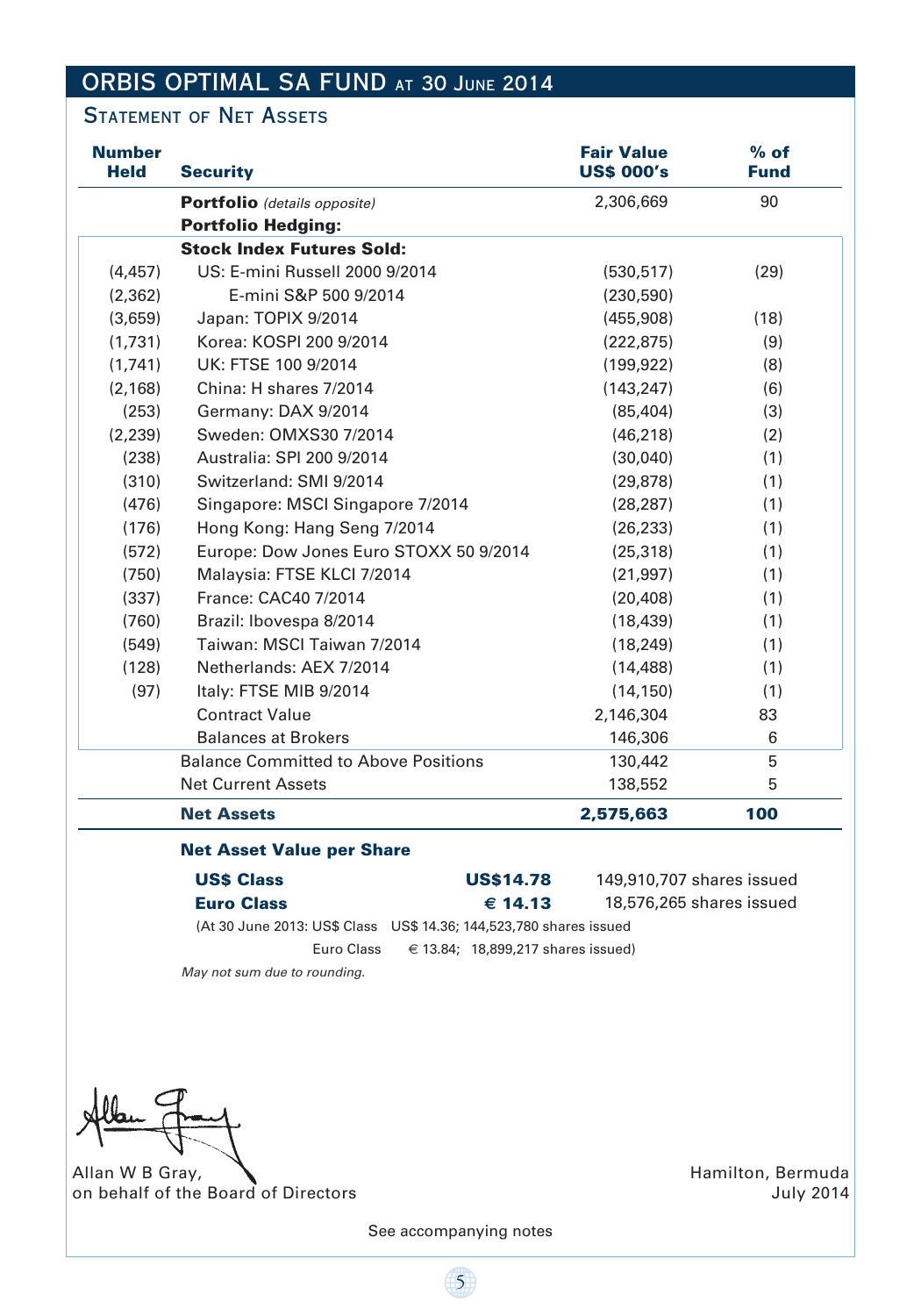| <b>PORTFOLIO</b>                            |                                           |                                        |                       |
|---------------------------------------------|-------------------------------------------|----------------------------------------|-----------------------|
| <b>Number</b><br><b>Held 000's Security</b> |                                           | <b>Fair Value</b><br><b>US\$ 000's</b> | $%$ of<br><b>Fund</b> |
|                                             | <b>North America</b>                      |                                        | 30                    |
|                                             | Orbis U.S. Equity Fund L.P.               | 122,402                                | 5                     |
|                                             | 606 Motorola Solutions                    | 40,374                                 | $\overline{2}$        |
|                                             | 1,675 Weatherford International           | 38,527                                 | 1                     |
|                                             | 661 Liberty Global - Class C              | 27,973                                 | 1                     |
| 158                                         | and Class A                               | 6,992                                  |                       |
|                                             | 215 Charter Communications                | 34,078                                 | 1                     |
|                                             | 732 Microsoft                             | 30,532                                 | 1                     |
|                                             | 707 Coca-Cola                             | 29,967                                 | 1                     |
|                                             | 354 Gilead Sciences                       | 29,367                                 | 1                     |
|                                             | 524 American International Group          | 28,601                                 | 1                     |
|                                             | 226 Amgen                                 | 26,800                                 | 1                     |
|                                             | 356 Wal-Mart Stores                       | 26,707                                 | 1                     |
|                                             | Positions less than 1%                    | 325,638                                | 13                    |
|                                             | Asia ex-Japan                             |                                        | 21                    |
|                                             | 66 Samsung Electronics - Common           | 86,479                                 | 4                     |
| 14                                          | and Preference                            | 14,209                                 |                       |
|                                             | 1,057 NetEase - ADR                       | 82,813                                 | 3                     |
|                                             | 937 Korea Electric Power                  | 34,521                                 | $\mathbf{1}$          |
|                                             | 156 Baidu - ADR                           | 29,115                                 | 1                     |
|                                             | 776 KB Financial Group                    | 27,004                                 | 1                     |
|                                             | Positions less than 1%                    | 258,059                                | 10                    |
|                                             | <b>Europe</b>                             |                                        | 18                    |
|                                             | 3,855 Telefonaktiebolaget LM Ericsson - B | 46,577                                 | $\overline{2}$        |
|                                             | 54,123 Cable & Wireless Communications    | 45,611                                 | $\overline{2}$        |
|                                             | 548 SAP                                   | 42,320                                 | $\overline{2}$        |
|                                             | 3,743 Sberbank of Russia - GDR            | 37,914                                 | $\overline{2}$        |
| 896                                         | and Common                                | 2,228                                  |                       |
|                                             | 4,082 Gazprom - ADR                       | 35,576                                 | $\mathbf{1}$          |
|                                             | Positions less than 1%                    | 266,879                                | 10                    |
|                                             | Japan                                     |                                        | 18                    |
|                                             | 3,866 INPEX                               | 58,759                                 | $\overline{c}$        |
|                                             | 2,172 Mitsubishi                          | 45,170                                 | $\boldsymbol{2}$      |
|                                             | 3,115 Sumitomo                            | 42,057                                 | $\overline{c}$        |
|                                             | 1,485 NKSJ Holdings                       | 39,994                                 | $\overline{2}$        |
|                                             | 4,180 Nissan Motor                        | 39,643                                 | $\overline{2}$        |
|                                             | 2,650 Dai-ichi Life Insurance             | 39,459                                 | $\overline{2}$        |
|                                             | 755 Sumitomo Mitsui Financial Group       | 31,643                                 | 1                     |
| 732                                         | Japan Tobacco                             | 26,682                                 | 1                     |
|                                             | Positions less than 1%                    | 152,696                                | 6                     |
|                                             | <b>Other</b>                              |                                        | $\mathbf{2}$          |
|                                             | Positions less than 1%                    | 53,303                                 | $\overline{2}$        |
|                                             | <b>Portfolio</b>                          | 2,306,669                              | 90                    |

See accompanying notes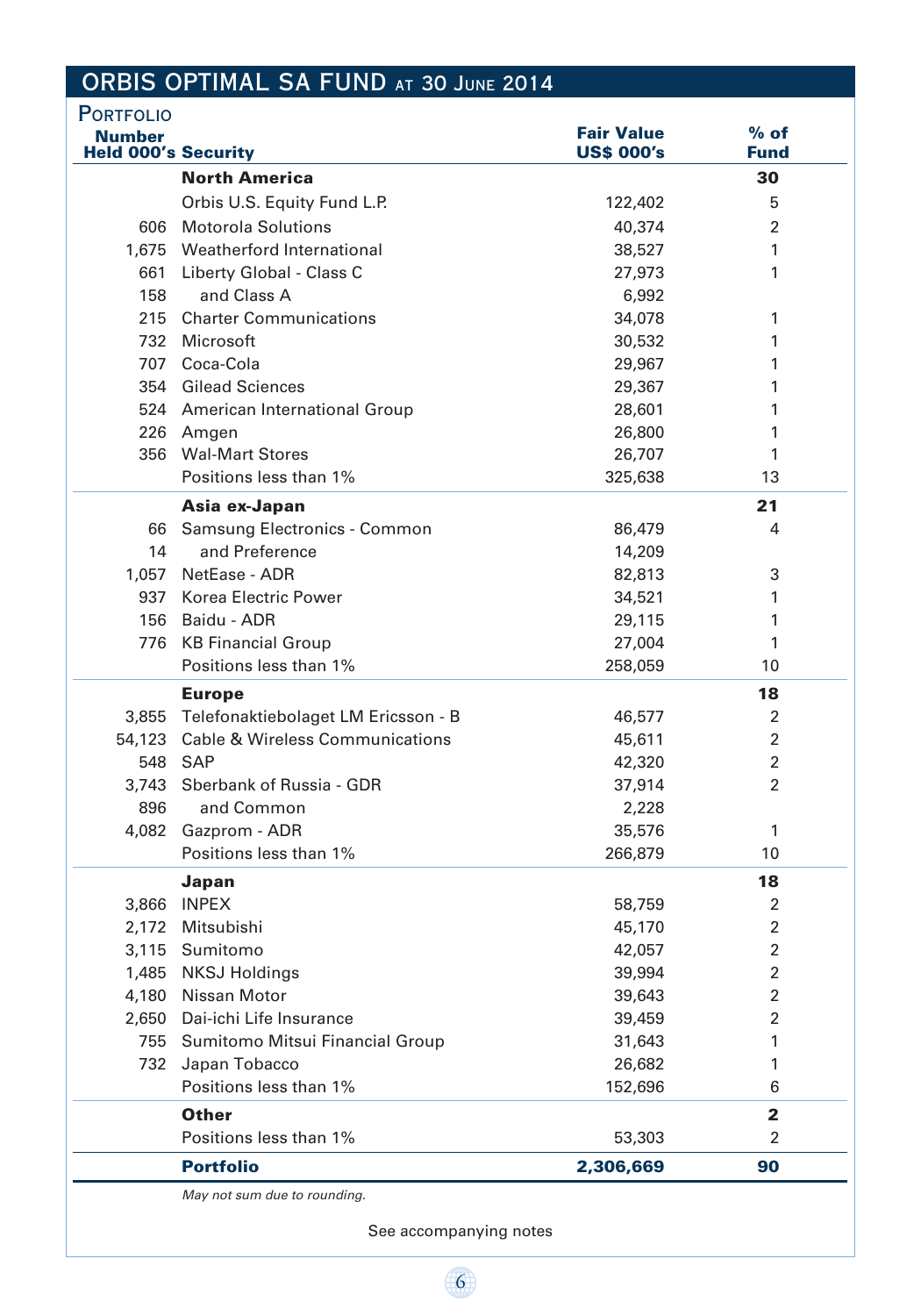# ORBIS OPTIMAL SA FUND

## STATEMENT OF OPERATIONS AND CHANGES IN NET ASSETS

|                                                                                                                      |                            | <b>US\$ 000's</b>          |  |  |
|----------------------------------------------------------------------------------------------------------------------|----------------------------|----------------------------|--|--|
| For the Years Ended 30 June:                                                                                         | 2014                       | 2013                       |  |  |
| Investment Income:                                                                                                   | 36,847                     | 44,445                     |  |  |
| Dividends and Interest                                                                                               | 36,847                     | 44,445                     |  |  |
| Expenses:                                                                                                            | 49,093                     | 48,611                     |  |  |
| Manager's Fees<br>Rebate of Manager's Fees charged to Orbis Fund<br>Custody, Accounting, Professional Fees and Other | 49,832<br>(2,021)<br>1,282 | 48,381<br>(1,010)<br>1,240 |  |  |
| Net Investment Loss                                                                                                  | (12, 246)                  | (4, 166)                   |  |  |
| Net Gain (Loss) from Investments and Currencies:                                                                     | 97,947                     | 243,983                    |  |  |
| Realised<br>Unrealised                                                                                               | 60.062<br>37,885           | (144,005)<br>387,988       |  |  |
| Increase in Net Assets Resulting from Operations                                                                     | 85,701                     | 239,817                    |  |  |
| Members' Activity During the Year:                                                                                   |                            |                            |  |  |
| Subscriptions:<br><b>Members</b><br>Switches Between Funds                                                           | 237,435<br>85,002          | 362,335<br>142,658         |  |  |
| Redemptions:<br><b>Members</b><br>Switches Between Funds                                                             | (187,904)<br>(59, 965)     | (230, 542)<br>(47, 357)    |  |  |
| Increase in Net Assets                                                                                               | 160,269                    | 466,911                    |  |  |
| Net Assets at Beginning of Year                                                                                      | 2,415,394                  | 1,948,483                  |  |  |
| Net Assets at End of Year                                                                                            | 2,575,663                  | 2,415,394                  |  |  |

See accompanying notes

4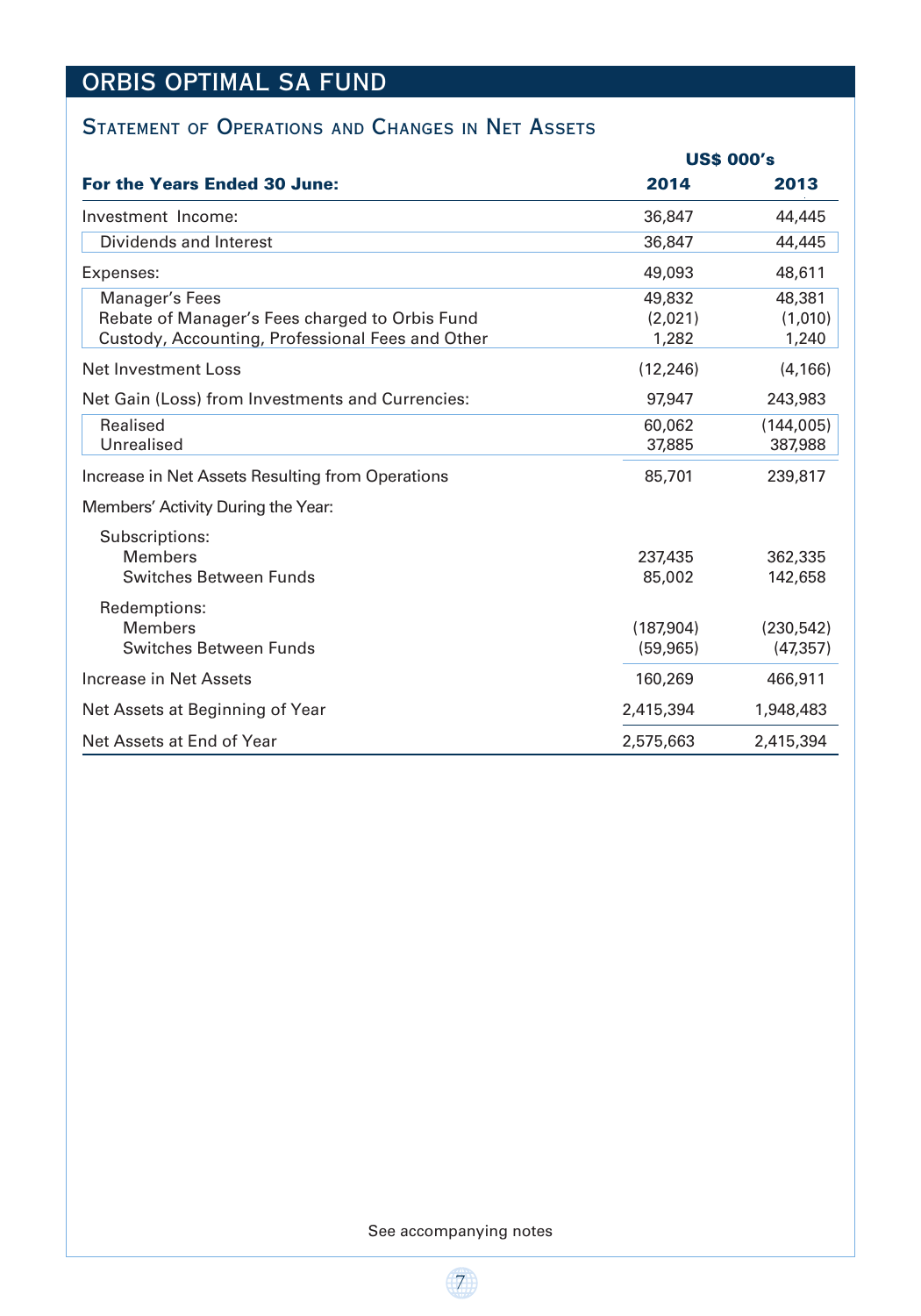# NOTES TO THE FINANCIAL STATEMENTS at 30 June 2014 and 2013

#### **General**

Orbis Optimal SA Fund Limited (the "Fund") was incorporated in Bermuda on 22nd April 1997 as Orbis Africa Optimal Limited. It remained dormant, changed its name to Orbis Optimal SA Fund Limited and commenced operations on 1 January 2005. The Fund seeks capital appreciation through a low risk global portfolio and offers a US\$ class of shares (the "US\$ Class") and a euro class of shares (the "Euro Class") each managed in its base currency, the US\$ and euro, respectively.

#### **Significant Accounting Policies**

These financial statements have been prepared in accordance with generally accepted accounting principles in Canada and Bermuda. The Fund's significant accounting policies are as follows:

**Investments.** Investments are recorded as of the trade date and are stated at their fair values. Investments in Orbis Funds are valued at their Net Asset Value and include the Net Asset Value of any performance fee rebated and reinvested into that fund. Other marketable securities, including futures and options, are valued at their closing prices and forward currency contracts at their mid prices. If these prices are unavailable or considered unrepresentative of fair value, a price considered fair by the Manager will be used. Futures contracts are stated at their full face market value with the net of the market and contract values representing their unrealised gain or loss. The amounts realised may differ from these valuations due to variations in pricing, exchange rates, trading volumes and regulations. At the year-end, the cost of the portfolio investments, in millions, was US\$1,964 (2013 - US\$1,913, market - US\$2,183).

**Foreign Currency Translation.** Assets, liabilities and forward currency contracts denominated in foreign currencies are translated into the reporting currency, US\$, using exchange rates prevailing at the year-end. Income and expenses in foreign currencies are translated into US\$ at the exchange rates prevailing at the dates of the transactions. Translation exchange gains and losses are included in the Statement of Operations.

**Income and Expenses**. The accrual basis is used to recognise income and expenses. Dividends, net of withholding taxes, are accrued on the ex-date of the dividend once the ex-date and amount are known with reasonable certainty. Realised gains and losses on investments are based on average cost. All income and expenses which can be allocated directly to individual share classes are charged to those share classes. Income and expenses which do not relate specifically to a particular share class are allocated between the share classes pro rata to their Net Asset Values.

**Accounting Estimates.** The preparation of financial statements in conformity with generally accepted accounting principles requires management to make estimates and assumptions that affect the amounts reported in the financial statements and accompanying notes. Actual results could differ from those estimates.

**Net Current Assets or Liabilities.** Net current assets or liabilities include primarily unrealised gains or losses on forward currency contracts, cash and cash equivalents, which includes highly liquid investments held for meeting short-term cash commitments, of US\$152 million, amounts due to or from brokers, amounts due to shareholders and other miscellaneous accounts receivable and payable, the individual amounts of which are not significant in relation to the total net assets of the Fund except for certain balances which will be disclosed elsewhere in these financial statements.

**Future Accounting Standards.** The Fund will adopt International Financial Reporting Standards effective 1 July 2014 in accordance with the requirements of the Accounting Standards Board of the Chartered Professional Accountants of Canada.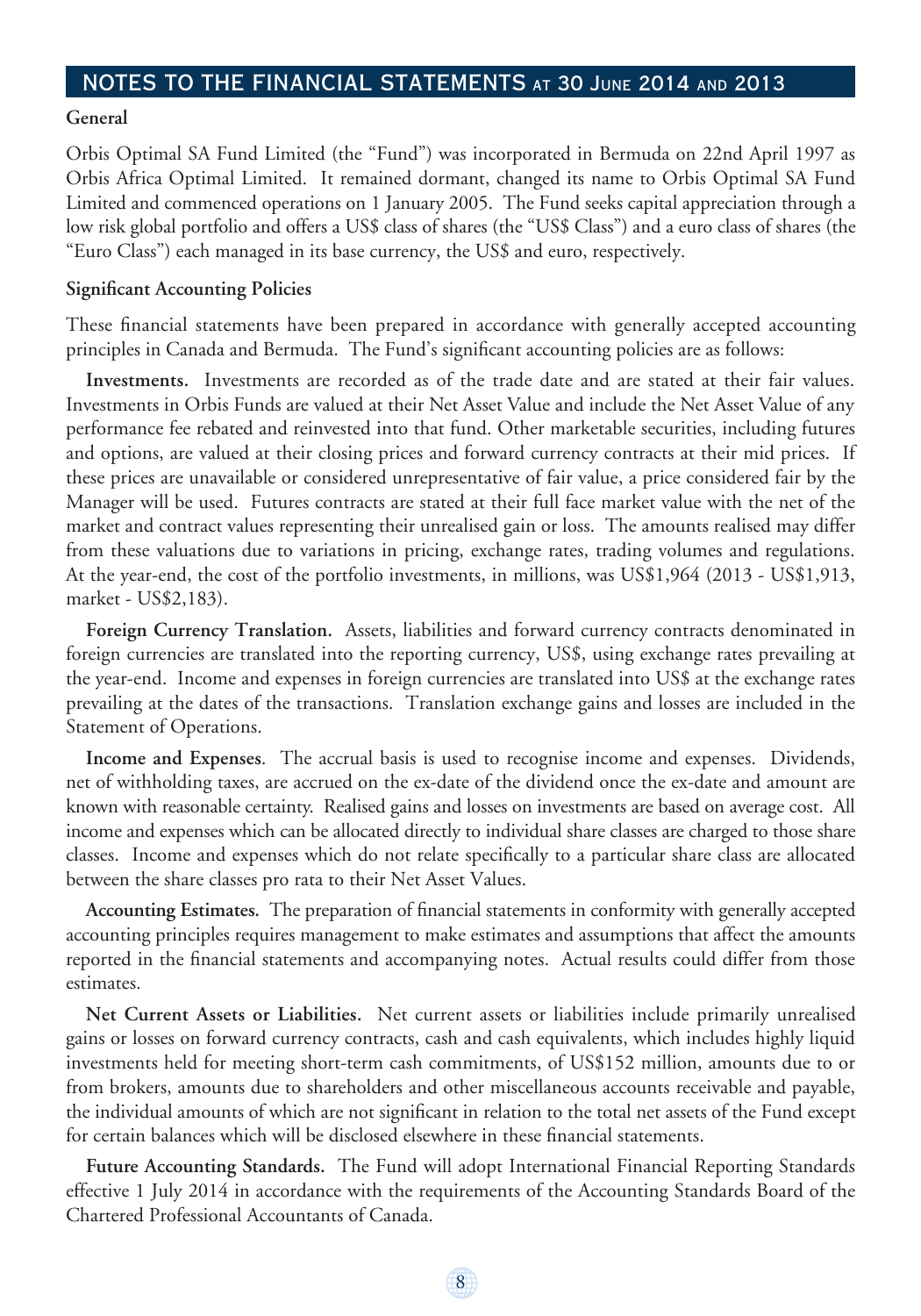#### **Taxes**

There are no Bermuda income, profit, capital, capital gains, estate or inheritance taxes payable by the Fund or its Members in respect of shares in the Fund. The Bermuda Government has undertaken that in the event that any such Bermuda taxes are levied in Bermuda in the future, the Fund and its shares will be exempt from such taxes until 31 March 2035. Income and capital gains on the Fund's investments, however, may be subject to withholding or capital gains taxes in certain countries.

#### **Share Capital**

The Fund's authorised share capital at 30 June 2014 and 2013 comprised 300 million Fund shares of US\$0.0001 par value and 12,000 issued Founders' shares of US\$1 par value. Fund shares participate pro rata in the Fund's net assets and dividends, are redeemable, and are non-voting. Founders' shares do not participate in the Fund's portfolio, are redeemable at par value only after all Fund shares have been redeemed, and carry the right to vote. If the Fund is wound up or dissolved, the Founders' shares will participate only to the extent of their par value.

Fund share transactions, in thousands, were as follows:

|                                               | Number of Shares     |                      |                   |                   |
|-----------------------------------------------|----------------------|----------------------|-------------------|-------------------|
|                                               | US\$ Class           |                      |                   | Euro Class        |
|                                               | 2014                 | 2013                 | 2014              | 2013              |
| Balance at beginning of year<br>Subscriptions | 144,524              | 123,436              | 18,899            | 21,472            |
| <b>Members</b><br>Switches Between Funds      | 14,269<br>5.719      | 26,925<br>10,537     | 1,446<br>43       | 356<br>7          |
| Redemptions                                   |                      |                      |                   |                   |
| Members<br>Switches Between Funds             | (11,087)<br>(3, 514) | (13, 496)<br>(2,878) | (1, 374)<br>(438) | (2, 493)<br>(443) |
| Balance at end of year                        | 149,911              | 144,524              | 18,576            | 18,899            |

|                                   | Proceeds (Payment) from Fund Shares |                        |                       |                      |  |
|-----------------------------------|-------------------------------------|------------------------|-----------------------|----------------------|--|
|                                   | Subscribed (Redeemed)               |                        |                       |                      |  |
|                                   |                                     | US\$ Class             |                       | Euro Class           |  |
|                                   |                                     | US\$ 000's             | $\epsilon$ 000's      |                      |  |
|                                   | 2014                                | 2013                   | 2014                  | 2013                 |  |
| Subscriptions                     |                                     |                        |                       |                      |  |
| Members<br>Switches Between Funds | 209,923<br>84,168                   | 356,311<br>142,538     | 20,321<br>610         | 4,670<br>94          |  |
| Redemptions                       |                                     |                        |                       |                      |  |
| Members<br>Switches Between Funds | (161, 943)<br>(51,503)              | (187, 683)<br>(39,736) | (19, 243)<br>(6, 220) | (32, 657)<br>(5,862) |  |

A fee of up to 0.5% may be levied on the value of a subscription or redemption representing 5% or more of the Net Asset Value of a class of Fund shares.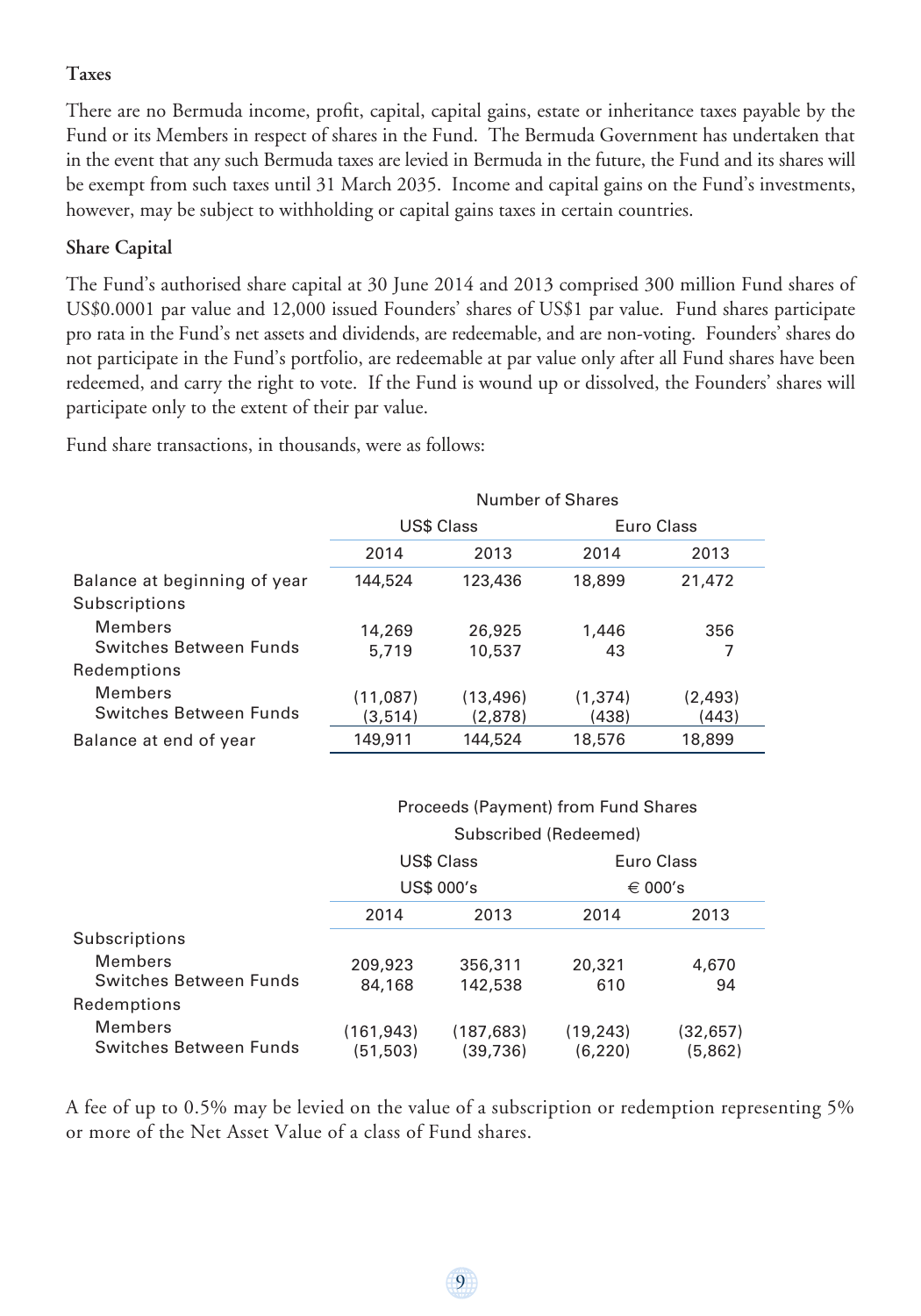#### **Material Contracts**

At year-end, the Fund had forward currency contracts settling on or before 12 December 2014 having net contract and net market values as set out below. These contracts expose the Fund to credit risk arising from the potential inability of a counterparty to perform under the terms of a contract. To limit its risk to the amount of any net unrealised gain, the Fund has entered into an agreement whereby all its currency transactions with the counterparty to that agreement can be netted.

| Currency   | <b>Contract Value</b><br>000's | <b>Contract Value</b><br><b>US\$ 000's</b> | Market Value<br>US\$ 000's | Unrealised<br>Gain (Loss)<br>US\$ 000's |
|------------|--------------------------------|--------------------------------------------|----------------------------|-----------------------------------------|
| <b>AUD</b> | (30, 150)                      | (27, 569)                                  | (28, 110)                  | (541)                                   |
| CAD        | (5,660)                        | (5, 194)                                   | (5,285)                    | (91)                                    |
| <b>CHF</b> | (31, 426)                      | (35, 124)                                  | (35, 465)                  | (341)                                   |
| <b>CNY</b> | (364,000)                      | (59, 101)                                  | (58, 891)                  | 210                                     |
| <b>EUR</b> | 23,667                         | 32,240                                     | 32,423                     | 183                                     |
| GBP        | (125, 669)                     | (210, 331)                                 | (214, 839)                 | (4,508)                                 |
| <b>HKD</b> | (1,360)                        | (176)                                      | (175)                      |                                         |
| <b>JPY</b> | (50,091,651)                   | (490, 945)                                 | (494.729)                  | (3,784)                                 |
| <b>KRW</b> | (78,348,304)                   | (75, 125)                                  | (77,186)                   | (2,061)                                 |
| <b>SEK</b> | (1,452)                        | (231)                                      | (223)                      | 8                                       |
|            |                                | (871, 556)                                 | (882, 480)                 | (10, 924)                               |

#### **Related Party Transactions**

Orbis Investment Management Limited has been contractually appointed as "Manager" of the Fund. Each class of Fund shares pays a base fee of 1% of net assets and a performance-based fee of 20% of each class' appreciation relative to its Performance Fee Hurdle, being US\$ Bank Deposits for the US\$ Fund and Euro Bank Deposits for the Euro Fund. The performance fee is subject to a high water mark, is calculated each Dealing Day and is paid monthly. At year-end, the management fee payable, in thousands, was US\$2,242 (2013 - US\$2,089) and there was no performance fee payable (2013 - US\$6,420).

All management fees associated with the Fund's investment in Orbis U.S. Equity Fund L.P. ("USLP") are rebated by its manager to the Fund. Any performance fee rebated is reinvested in USLP by its manager and will be paid in cash to the Fund when withdrawn, in accordance with the limits specified in USLP's Limited Partnership Agreement. At year-end, fees receivable from the manager were, in thousands, US\$41 (2013 – US\$32) and the value of the performance fee reinvested and included in the fair value of the investment in USLP was, in thousands, US\$2,458 (2013 – US\$590). During the year, the gain on the investment in USLP was, in millions, US\$28 (2013 - US\$23).

The Manager has agreed that the annual operating expenses, excluding the Manager's fees, brokerage and transaction costs and interest, will be capped at 0.15% per annum for each of the US\$ and Euro Funds.

At the year-end, other related parties, which include institutional and other clients managed on a discretionary basis and the Directors and Officers of the Orbis Funds and of their Managers and Investment Advisors, held, in thousands of shares, 143,365 (2013 - 141,507) in the US\$ Fund and, 16,753 (2013 - 17,205) in the Euro Fund.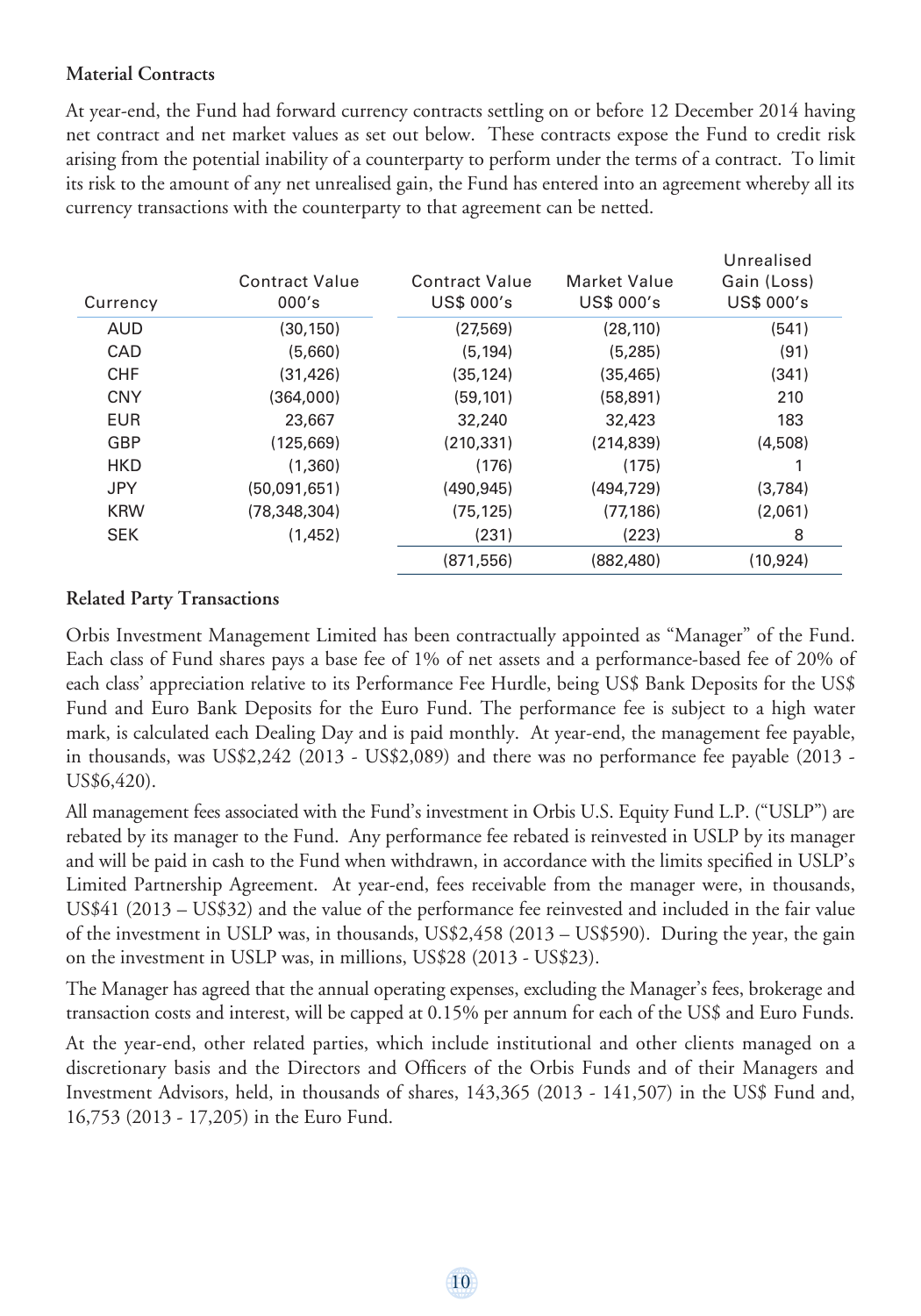## INDEPENDENT AUDITORS' REPORT

To the Board of Directors and the Members of Orbis Optimal SA Fund Limited (the "Fund"):

We have audited the accompanying statement of net assets of the Fund (a company incorporated with limited liability in Bermuda) as at 30 June 2014, and the related statement of operations and changes in net assets for the year then ended and a summary of significant accounting policies and other explanatory information.

#### **Management's responsibility for the financial statements**

Management is responsible for the preparation and fair presentation of these financial statements in accordance with accounting principles generally accepted in Canada and Bermuda and for such internal control as management determines is necessary to enable the preparation of financial statements that are free from material misstatement, whether due to fraud or error.

## **Auditors' responsibility**

Our responsibility is to express an opinion on these financial statements based on our audit. We conducted our audit in accordance with auditing standards generally accepted in Canada. Those standards require that we comply with ethical requirements and plan and perform the audit to obtain reasonable assurance about whether the financial statements are free from material misstatement.

An audit involves performing procedures to obtain audit evidence about the amounts and disclosures in the financial statements. The procedures selected depend on the auditor's judgment, including the assessment of the risks of material misstatement of the financial statements, whether due to fraud or error. In making those risk assessments, the auditor considers internal control relevant to the Fund's preparation and fair presentation of the financial statements in order to design audit procedures that are appropriate in the circumstances, but not for the purpose of expressing an opinion on the effectiveness of the Fund's internal control. An audit also includes evaluating the appropriateness of accounting policies used and the reasonableness of accounting estimates made by management, as well as evaluating the overall presentation of the financial statements.

We believe that the audit evidence we have obtained is sufficient and appropriate to provide a basis for our audit opinion.

## **Opinion**

In our opinion, these financial statements present fairly, in all material respects, the financial position of the Fund as at 30 June 2014 and the results of its operations and the changes in its net assets for the year then ended in accordance with accounting principles generally accepted in Canada and Bermuda.

#### **Other matter**

The financial statements of the Fund as at and for the year ended 30 June 2013 were audited by Ernst & Young Ltd. (Hamilton, Bermuda) who expressed an unmodified opinion on those financial statements on 24 July 2013.

Ernst + young LLP

Chartered Accountants Licensed Public Accountants

Toronto, Canada 28 July 2014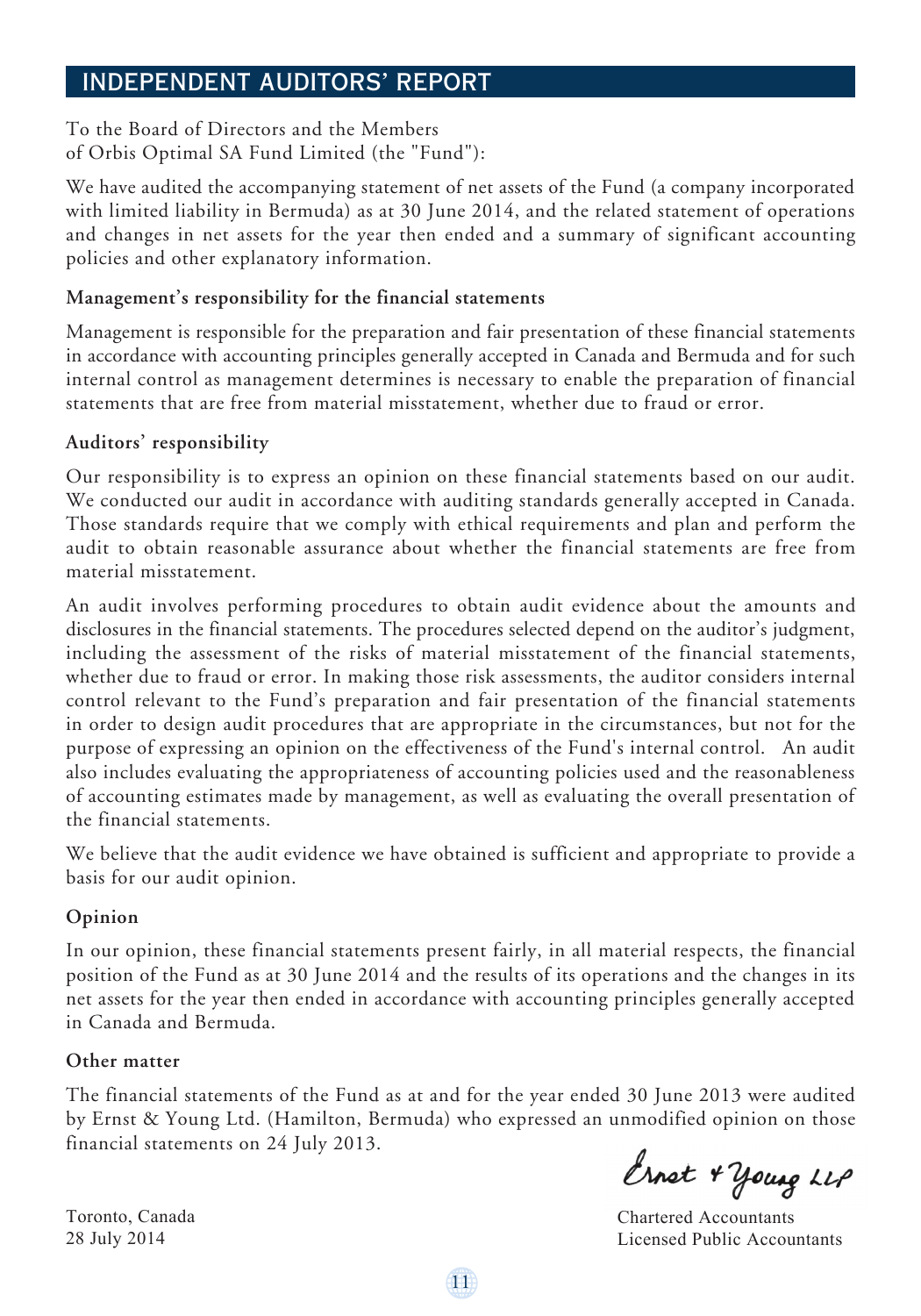# **NOTICES**

### Annual General Meeting

Notice is hereby given that the Annual General Meeting of Orbis Optimal SA Fund Limited (the "Fund") will be held at the offices of Orbis Investment Management Limited, Orbis House, 25 Front Street, Hamilton, Bermuda on 30 September 2014 at 10:30 a.m. Members are invited to attend and address the meeting. The Agenda comprises the following:

- Review of Minutes of the Annual General Meeting of Members held on 30 September 2013
- • Review of audited financial statements in the 2014 Annual Report
- Proposed re-appointment of the present Directors as shown in the Manager's report
- • Approval of proposed Director's fees for the year to 30 June 2015 to each of Messrs Collis and Smith of US\$10,000
- Proposed re-appointment of Ernst & Young LLP as Auditors for the year to 30 June 2015

By Order of the Board, James J Dorr, Secretary

### Bye-Law Amendments: Auditors

Subsequent to the year end, the Fund's Bye-Laws were amended to allow the appointment of auditors that are not Bermuda-based. Following that, Ernst & Young LLP (based in Toronto, Canada) were appointed as the Fund's auditors for the year ended 30 June 2014. Ernst & Young Ltd. (based in Bermuda) previously served as the Fund's auditors. Because the Toronto firm has performed the audit field work since the 2008 year-end, the Manager views this change to be more technical than substantive. The Fund's prospectus has been updated to reflect this change.

In addition, the requirement that notices, documents and other information be sent by post or delivered personally to, of most significance, the Fund's members was modified to allow for additional means of transmission, including electronic. However, no change in the method by which information is conveyed to Members is being made at this time.

Finally, the Bye-Laws were amended to allow one Director, rather than two, to sign on behalf of the Board statements of net assets of the Fund that are laid before the Fund in General Meetings.

A copy of the amended Bye-Laws of the Fund is available from Orbis Investment Management Limited upon request.

#### Notice to Current and Prospective Orbis Investors

The Orbis Global Equity, Japan Equity, Asia ex-Japan Equity, International Equity, Global Balanced and Optimal Strategies are currently accepting subscriptions from existing investors and qualified new investors. Qualified new investors must invest the minimum investment specified as follows: for the Orbis Global Equity, International Equity, Global Balanced and Optimal Strategies, US\$50 million with Orbis (across one or more funds); for the Orbis Japan Equity Strategy, US\$50,000; and for the Orbis Asia ex-Japan Equity Strategy, US\$25 million. Current Orbis Fund investors and those persons to whom we have existing commitments are not affected and may continue to make additional investments in the Orbis Funds, other than the Orbis Leveraged Funds which remain closed and will be discontinued at the end of 2014.

Clients investing via Allan Gray Proprietary Limited, which includes the Allan Gray Investment Platform, an Allan Gray investment pool or otherwise through Allan Gray Nominees remain subject to the investment minimums specified by the applicable terms and conditions.

We intend to accept new subscriptions into the Funds from a wider audience when we consider it appropriate to do so, and will issue notice of such change on our website, and via our automated e-mail services facility.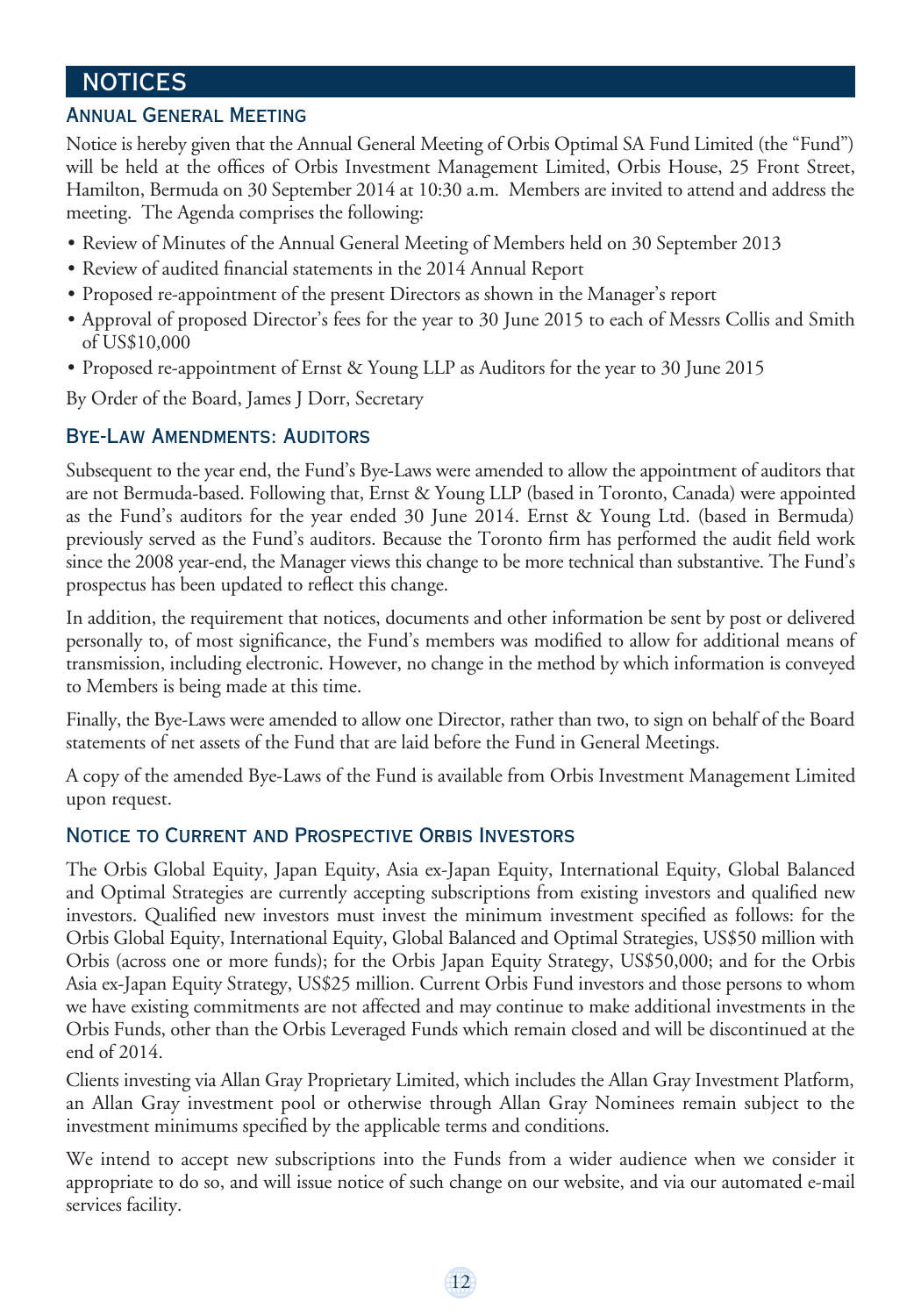If you have any questions regarding our opening, please contact the Investor Services Team at Orbis, at +1 (441) 296 3000, by e-mail at clientservice@orbis.com or by mail to: The Investor Services Team, Orbis Group, Orbis House, 25 Front Street, Hamilton HM 11, Bermuda. Residents of Australia or New Zealand should contact Orbis in Australia at +61 (0)2 8224 8604 or clientservices.au@orbis.com. South African residents should contact Allan Gray Unit Trust Management (RF) Proprietary Limited at +27 86 000 0654 (toll free from within South Africa) or offshore\_direct@allangray.co.za.

## Notice to Persons in the European Economic Area (EEA)

The Fund described in this Report is an alternative investment fund that is neither admitted for public marketing anywhere in the EEA nor marketed in the EEA for purposes of the Alternative Investment Fund Managers Directive. As a result, persons located in any EEA member state will only be permitted to subscribe for shares in the Fund under certain circumstances as determined by, and in compliance with, applicable law.

### Fund Information

The country and currency classification for equity securities follows that of third party benchmark providers for comparability purposes. Based on a number of factors including the location of the underlying business, Orbis may consider a security's classification to be different and manage the Fund's exposures accordingly.

### **SOURCES**

Orbis Fund Returns: Orbis Investment Management Limited using single pricing.

Average Fund data: © 2014 Morningstar, Inc. All Rights Reserved. Average Fund data (1) is proprietary to Morningstar and/or its content providers; (2) may not be copied or distributed; and (3) is not warranted to be accurate, complete or timely. Neither Morningstar nor its content providers are responsible for any damages or losses arising from any use of this information.

Total Rate of Return for Bank Deposits is the compound total return for one-month interbank deposits in the specified currency.

## **REPORTING FUND STATUS**

The United Kingdom HM Revenue & Customs has approved each of the US\$ Class and the Euro Class of the Fund as a Reporting Fund with effect from 1 July 2010. For the Fund's fiscal years ended 30 June 2006, 2007, 2008, 2009 and 2010, each of the US\$ Class and the Euro Class of the Fund had received certification as a distributing fund from HM Revenue & Customs ("Distributor Status").

As a Reporting Fund, investors will no longer receive annual distributions from the Fund and UK investors may be liable to tax annually on their share of Fund income, without receiving a distribution of that income from the Fund. Within six months of its year-end, the Fund will make available, on the website www.orbis.com, a report providing relevant fund income information for UK investors' tax purposes.

Unlike Distributor Status, which was subject to a retrospective application and certification process at the end of each year, a Fund will continue to qualify as a Reporting Fund unless and until it fails to comply with the relevant requirements. The Directors intend to manage the Fund in such a way that under existing United Kingdom legislation it should continue to qualify as a Reporting Fund. However, there can be no assurance that a Fund will continue to qualify as a Reporting Fund.

#### Supplemental Disclosure under the Distance Marketing of Financial Services Directive

Disclosure requirements arising from the European Council Distance Marketing Directive (No. 2002/65/EC) apply to financial services supplied at a distance to consumers in the European Union. The Fund has determined that for the purposes only of meeting the Directive requirements, the Luxembourg Distance Marketing of Consumer Financial Services Law of 2006 shall apply to the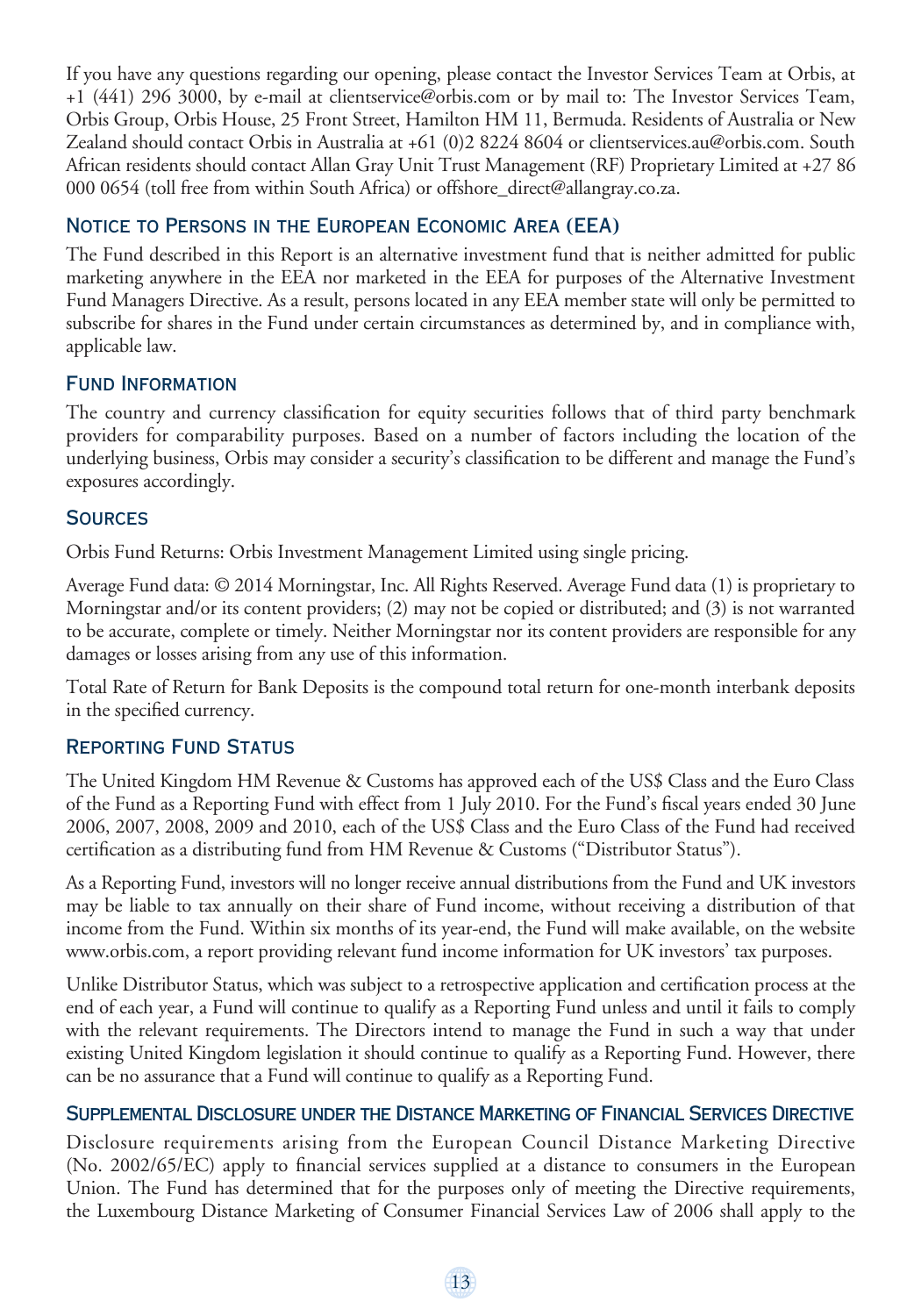establishment of relations with prospective and current Members entitled to the benefit of the Directive. The Fund is required to provide specified information to prospective and current Members. This specified information, which is provided in English, is contained in the Orbis Fund's Prospectus, the Orbis Account Opening Form, the Subscription Form and (for Members who elect to view their account online at www. orbis.com) the terms of use of Orbis' website. These services are not a type of financial service to which cancellation rights apply.

### Risk Warnings

Past performance is not a reliable indicator of future results. Values may fall as well as rise and you may get back less than you originally invested. It is therefore important that you understand the risks involved before investing. This report provides general information only and does not constitute a recommendation to buy, sell or hold any shares or other securities in the companies mentioned in it ("relevant securities") nor does it constitute financial advice, and it has not been prepared in accordance with legal requirements designed to promote the independence of investment research. Entities and employees of the Orbis Group are not subject to restrictions on dealing in relevant securities ahead of the dissemination of this report. While we have endeavored to ensure the accuracy of the information herein, such information is not guaranteed as to accuracy or completeness. At any time, members of the Orbis Group may have long or short positions in, and may be buying or selling, the investments, if any, referred to in this report. You should consider the Prospectus in deciding whether to acquire, or to continue to hold, your investment.

### **OTHER**

The discussion topic for the report on pages 2-3 was selected, and the report was finalised and approved, by Orbis Investment Management Limited, the Fund's Manager. The information on pages 1-3 and 12- 14 is based on sources believed to be accurate and reliable and provided "as is" and in good faith. While we have endeavoured to ensure the accuracy of such information, it is not guaranteed as to accuracy or completeness. Neither Orbis, its affiliates, directors and employees (together, the "Orbis Group") make any representation or warranty as to accuracy, reliability, timeliness or completeness of such information. The Orbis Group disclaims all liability (whether arising in contract, tort, negligence or otherwise) for any error, omission, loss or damage (whether direct, indirect, consequential or otherwise) in connection with such information.

This Report does not constitute a financial promotion, a recommendation, an offer to sell or a solicitation to buy shares or units of the Orbis Funds. Subscriptions are only valid if made on the basis of the current Prospectus which is available upon request from Allan Gray Unit Trust Management (RF) Proprietary Limited, a Member of the Association for Savings & Investments SA. Certain capitalised terms are defined in the Glossary section of the Orbis Fund's respective General Information document. Collective investment schemes are generally medium to long-term investments. Commission and incentives may be paid by investors to third-party intermediaries and if so, would be included in those investors' overall cost of investing in the Funds. Orbis Investment Management Limited is licensed to conduct investment business by the Bermuda Monetary Authority.

*We invite you to visit our website, www.orbis.com, where you may download, or register on-line to receive by e-mail, regular reports on our Funds. Orbis Global Equity Fund, Orbis Optimal SA Fund, Orbis SICAV – Asia ex-Japan Equity Fund, Orbis SICAV – Global Balanced Fund and Orbis SICAV – Japan Equity Fund are the only Funds on our website that have been approved in terms of section 65 of the Collective Investment Schemes Control Act, 2002 by the South African Registrar of Collective Investment Schemes.*